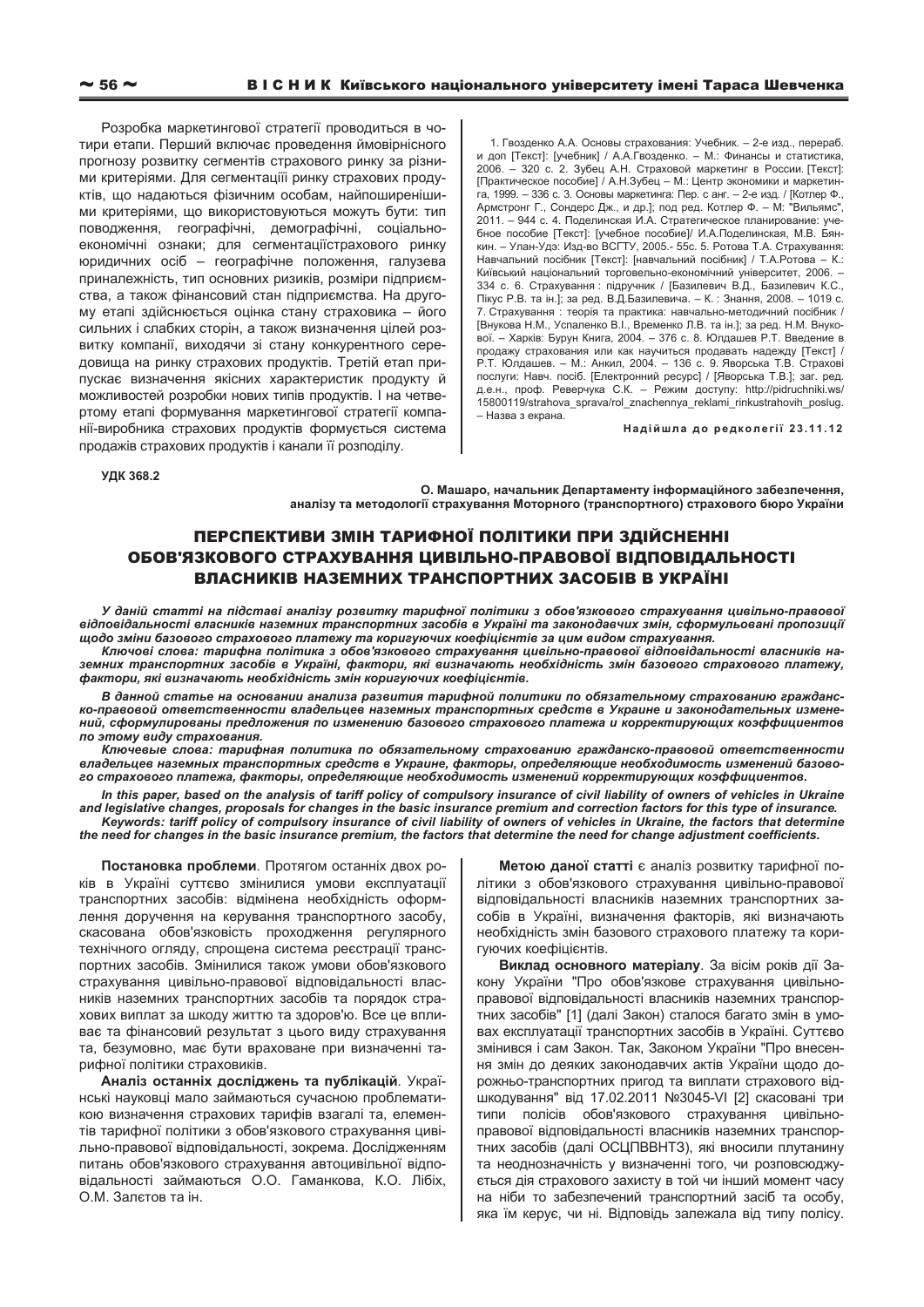Зрозуміло, що ситуація загострювалася у випадку ДТП. Зараз страхування здійснюється за єдиним принципом "один автомобіль-один поліс", тобто, дія договору обов'язкового страхування розповсюджується на будьякого водія, який законно допущений до керування транспортним засобом. До законодавчих змін такому принципу відповідав поліс першого типу.

Історія тарифної політики за договорами ОСЦПВВНТЗ в Україні. Згідно Закону, страховий платіж за договорами обов'язкового страхування цивільноправової відповідальності власників наземних транспортних засобів визначається шляхом добутку базового страхового платежу та коригуючих коефіцієнтів. Вперше базовий страховий платіж в розмірі 291,49 грн. був затверджений в 2004 році Розпорядженням Державної комісії у справах нагляду за ринком фінансових послуг (далі Держфінпослуг) від 16.12.2004 №3099 [4] та впроваджений з початку дії Закону в 2005 році. Тоді система коригуючих коефіцієнтів та їх значення були складовою розділу "Перехідні положення" Закону. За такими параметрами розраховувались страхові платежі за договорами обов'язкового страхуванням цивільно-правової відповідальності власників наземних транспортних засобів протягом перших п'яти з половиною років дії Закону.

Розпорядженням Держфінпослуг від 09.07.2010 №566 [5] було змінено розмір базового страхового платежу та коригуючі коефіцієнти. Базовий платіж став визначеним як мінімальний страховий платіж серед основних типів транспортних засобів та встановленим в розмірі 180грн. В 2011 році в це Розпорядження були внесені зміни у зв'язку з прийняттям Закону №3045-VI та відміною типів полісів. Таким чином з'явилося Розпорядження Держфінпослуг від 28.11.2011 № 708 [6]. Нажаль, при затвердженні цього Розпорядження Регулятором був порушений законодавчий принцип порядку затвердження складових страхового платежу в частині визначення розміру коригуючого коефіцієнту К4 (в залежності від стажу водія). Закон передбачає, що базовий страховий платіж та коригуючі коефіцієнти затверджуються Уповноваженим органом за поданням Моторного (транспортного) страхового бюро України (далі МТСБУ). Замість поданого МТСБУ мінімального значення коригуючого коефіцієнта К4 в розмірі 1,35 (який був затверджений Розпорядженням Держфінпослуг №566 від 09.07.2010 для договорів першого типу, який відповідав принципу "один автомобіль-один поліс"), Регулятором страхового ринку був затверджений мінімальний розмір цього коефіцієнта в розмірі 1. Такий розмір коефіцієнту К4 відповідав умові, коли до керування забезпеченим транспортним засобом була допущена виключно одна особа з водійським стажем понад 10 років. Таким чином, в умовах висококонкурентного ринку, Регулятор затвердив такий розмір коригуючого коефіцієнту, який дозволяє страховикам знизити страховий платіж при підвищенні ступеню ризику, тобто, коли дія страхового захисту не залежить від водія, який керує транспортним засобом в умовах відміни довіреностей на право керування. Судовий процес з цього приводу між МТСБУ та Держфінпослуг, який був ініційованим страховиками та розпочався в квітні 2012 р., нажаль, був припиненим до прийняття рішення. Саме в таких умовах тарифного регулювання страховий ринок обов'язкового страхування автоцивільної відповідаль-HOCTI DDALIJOE 38D83.

Фактори, які визначають необхідність змін базового страхового платежу. Необхідність зміни базового страхового платежу з'явилася ще у вересні 2011 р., коли

вступив в дію Закон №3045 та були відмінені типи полісів. Саме тоді розмір базового страхового платежу мав би бути технічно збільшеним з 180 грн. до 243 грн. (180 х 1,35), відповідно до розміру мінімального страхового платежу для договорів першого типу. Однак, в нашій політизованій країні навіть арифметичні закони підпорядковуються виборчому законодавству.

Закон України "Про внесення змін до деяких законів України щодо обов'язкового страхування цивільноправової відповідальності власників наземних транспортних засобів" від 05.07.2012 №5090-VI [3] затвердив суттєве підвищення суми страхового відшкодування за шкоду життю та здоров'ю потерпілому через введення мінімальних сум страхових виплат, незалежно від фактичних витрат на лікування або втраченого доходу. Такі зміни були ініційовані самими страховиками через розуміння того, що в Україні дуже важко отримати підтвердження реальних витрат на лікування чи втрати доходу, а через те, й страхову виплату за договорами страхування, укладеними в умовах попередньо діючого законодавства. Так, Закон №5090-VI впровадив мінімальну страхову виплату за кожний день лікування - в розмірі 1/30 мінімальної заробітної плати (МЗП); при встановленні інвалідності – в розмірі 36 МЗП за І групу, 18 МЗП за II групу, 12 МЗП за III групу, 18 МЗП - за інвалідність дитині; у випадку смерті потерпілого – в розмірі 36 МЗП плюс витрати на поховання в межах 12 МЗП. Встановлене також обов'язкове відшкодування моральної шкоди у розмірі 5% від страхової виплати за шкоду, заподіяну здоров'ю, а у випадку смерті потерпілого – у розмірі 12 МЗП.

Іншими факторами, які визначають необхідність підвишення базового страхового платежу, є:

• виключення з Закону негативних для страхувальника наслідків у випадку, якщо при настанні страхової події до керування забезпеченим транспортним засобом була допущена особа із меншим стажем водія, ніж зазначено в договорі страхування:

• введення та збільшення значень додаткових коригуючих коефіцієнтів, зокрема, за кількість одночасно укладених договорів страхування;

• підвищення з 01.01.2013 розміру страхової виплати за шкоду майну без виклику працівників органів ДАІ на місце ДТП з 10 000 грн. до 25 000 грн., передбачене Розпорядженням Держфінпослуг від 17.11.2011 № 698 [7];

• факт застосування багатьма страховиками системи бонус-малус в частині надання знижок при розрахунку страхового платежу. В 2013 році (9-й рік страхування) Закон дозволяє масово надавати знижку в розмірі до 40% від розрахованої суми страхового платежу і переважна більшість страховиків застосовує такі знижки;

• обмеження розміру витрат на ведення справи у розмірі 20%, затверджене Постановою КМУ №358 від 04.06.1994, до яких не включені відрахування до централізованих фондів МТСБУ (зараз 4% від страхових премій) та податок на прибуток (зараз 3% від страхових премій).

Разом з тим, останні зміни до Закону передбачають суттєве збільшення мінімальної суми гарантійних внесків до централізованих фондів МТСБУ (до суми, еквівалентної 1 млн. євро для повних членів МТСБУ та до 0,5 млн. євро для асоційованих членів МТСБУ), що потребує формування відповідного ресурсу у страховиків в умовах сучасної невисокої інвестиційної привабливості реального сектору страхового бізнесу.

Слід зазначити, що законодавець передбачив відтермінування початку застосування норм Закону, які пе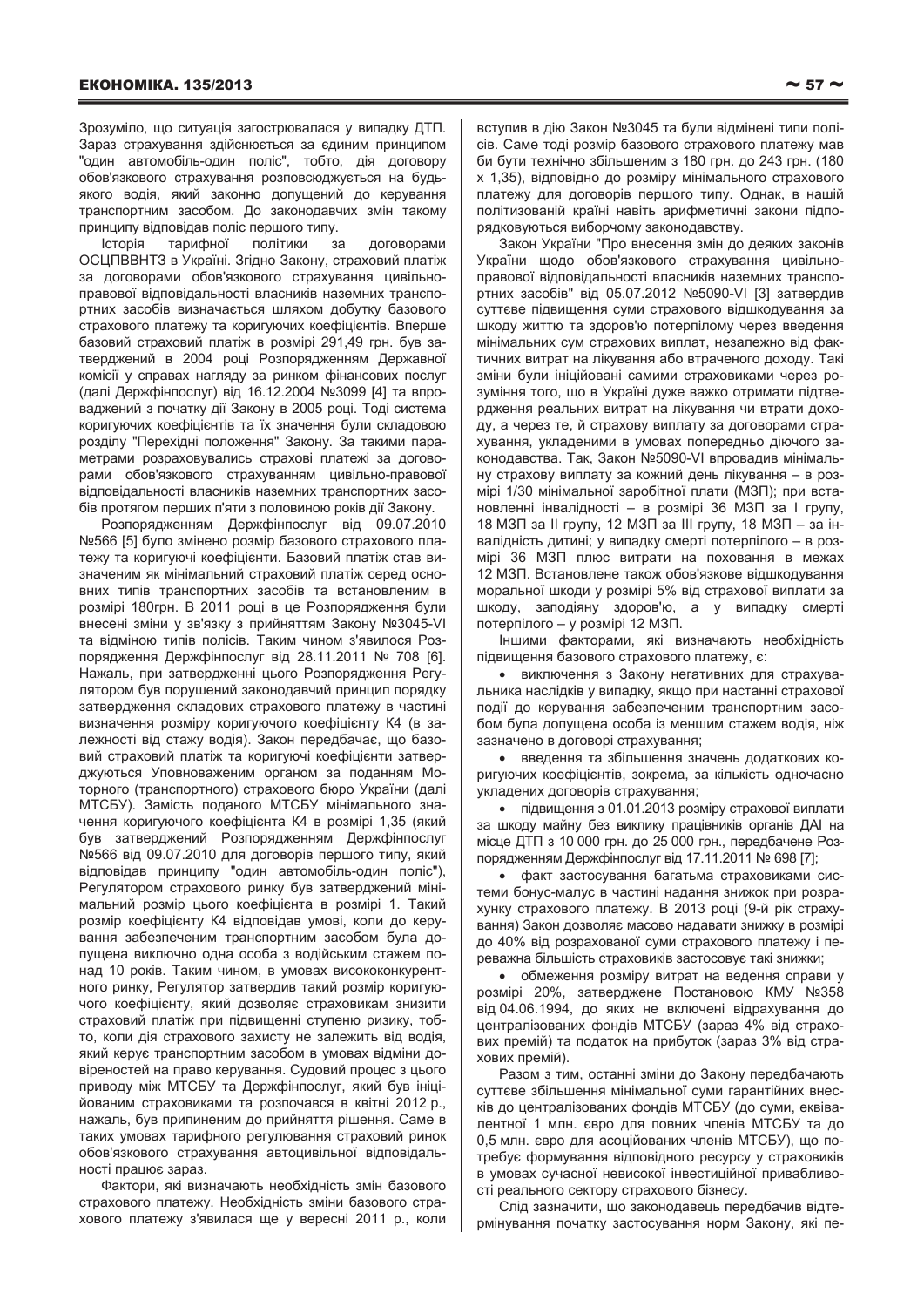редбачають підвищені суми страхових виплат, перш за все, через необхідність відповідного коригування тарифної політики з цього виду обов'язкового страхування.

Оцінка суми страхових виплат за позовами за шкоду, завдану життю та здоров'ю потерпілих. Протягом всіх років функціонування Закону, сума страхових виплат за шкоду життю та здоров'ю постійно збільшувалася. Останнім часом, в 2011, 2012 рр., сума страхових виплат за вимогами за шкоду, завдану життю та здоров'ю потерпілих за договорами ОСЦПВВНТЗ складала приблизно 20 млн грн. на рік. Частка відповідних вимог не перевищує 3% від загальної кількості вимог.

У зв'язку із змінами до Закону, які суттєво спрощують процедуру врегулювання позовів і вводять гарантовані страхові відшкодування, очікується поступове наближення до європейських стандартів у даному сегменті страхової відповідальності.

Передбачається, що частка числа вимог до страховиків щодо компенсації шкоди, завданої життю та здоров'ю потерпілих, при стабілізації ефекту Змін до Закону, складе біля 17% від загальної кількості страхових вимог. Така величина близька до середнього значення частки таких страхових вимог в Європі. Отримана оцінка підтверджується також даними Департаменту ДАЇМВС України, відповідно до яких кількість постраждалих в ДТП за участю двох і більше учасників (за якими можливі та ймовірні позови за договорами ОСЦПВВНТЗ) співвідноситься з кількістю таких ДТП не нижче ніж 1:5 [8].

Розподіл страхових вимог за видами відповідних ризиків (травма, інвалідність, смерть, моральний збиток) оцінений на підставі даних ДАІ, експертних оцінок, зовнішнього досвіду і наукових публікацій. Розподіл вимог за вказаними ризиками, прийнятий в розрахунку базового нетто-платежу, становить: травма – 13,67%, інвалідність – 0,46%, смерть – 1,6%.

Протягом останніх років, за даними ДАІ, кількість ДТП в рік становить майже 200000 інцидентів. Число травмованих в ДТП осіб складає біля 38000 чоловік, 4000 чоловік гинуть [8]. Число страхових випадків оцінюється як 70% від загальної кількості ДТП. Це співвідношення встановлене на підставі співвідношень ДТП за їх причинами та оцінки частини постраждалих, які не звертаються за страховими виплатами.

Наведемо основні значення параметрів, які використовувались у проведеному розрахунку. Страхове відшкодування при травмі, отриманій внаслідок ДТП, передбачає оплату лікування потерпілого та компенсацію доходу, недоотриманого ним внаслідок втрати працездатності. Облік цих факторів призвів до оцінки середнього значення страхового відшкодування, з включенням компенсації морального збитку, в розмірі 9000 грн.

Кількість осіб з важкими травмами, які призводять до інвалідності постраждалих осіб, за різними джерелами, становить від 2% до 5% від загальної кількості травмованих в ДТП. При розрахунках приймалася оцінка, що кількість інвалідів становить 2% від числа травмованих. Розподіл осіб, які стали інвалідами внаслідок ДТП, за групами інвалідності отримано на підставі даних медичної статистики України та аналізу зовнішніх джерел [9]. Використаний в розрахунку розподіл передбачає, що серед постраждалих внаслідок ДТП інваліди I групи складають 15% загального числа інвалідів, II групи – 70%, III – 15%. Оцінка середнього значення страхового відшкодування за ризиком інвалідності, що сталася внаслідок ДТП, включаючи витрати на оплату тривалого лікування постраждалого, компенсацію доходу, недоотриманого ним внаслідок непрацездатності, а також компенсацію морального збитку, становить 40500 грн.

Оцінка середнього значення страхового відшкодування в разі смерті потерпілого внаслідок ДТП, з врахуванням компенсації членам його сім'ї, витрат на поховання та компенсації моральної шкоди, коливається від 43900 до 61500 грн. за різними моделями оцінки та прогнозування розвитку таких параметрів розрахунку як кількість утриманців, прогноз мінімальної зарплати, вартість поховання.

Розрахунок, проведений з використанням вишезазначених показників, показує, що сума страхових виплат за страховими вимогами на компенсацію шкоди, завданої життю та здоров'ю потерпілих, при стабілізації ефекту змін до Закону щодо порядку страхових виплат за шкоду життю та здоров'ю постраждалих, складе 380 – 430 млн. грн. на рік.

Підтвердженням прогнозу суттєвого збільшення кількості вимог до страховиків за шкоду життю та здоров'ю є співвідношення між кількістю звернень до страховиків за даними МТСБУ та кількістю травмованих та загиблих в ДТП за даними Департаменту ДАІ [8], наведеними в таблиці 1.

| Таблиця 1. Співвідношення між кількістю вимог                             |  |
|---------------------------------------------------------------------------|--|
| до страховиків за шкоду життю та здоров'ю та кількістю постраждалих в ДТП |  |

| Кількість травмованих |          |                     | Кількість загиблих |          |                     |                  |
|-----------------------|----------|---------------------|--------------------|----------|---------------------|------------------|
| Рік ДТП               | Дані ДАІ | Кількість страхових | Співвідношення     | Дані ДАІ | Кількість страхових | Співвідношення   |
|                       |          | вимог (дані МТСБУ)  | $(3)/(2)$ , $(%$   |          | вимог (дані МТСБУ)  | $(6)/(5)$ , $(%$ |
| 2010                  | 36329    | 2 5 8 2             |                    | 4476     | 165                 |                  |
| 2011                  | 35645    | 2729                | 1.65               | 4436     | 154                 | 3,5              |
| 6 місяців 2012        | 14224    | 864                 |                    | 1850     | 43                  | ن کے             |

**Лжерело: склалено автором** 

Дуже важко повністю пояснити раціональними аргументами, чому до страховиків звертається лише невелика частка постраждалих в ДТП. Єдиним аргументом є дуже складний існуючий до змін до Закону механізм підтвердження понесених витрат, з усуненням якого кількість страхових вимог та суми страхових виплат у зв'язку із шкодою життю та здоров'ю постраждалих суттєво збільшаться. Існує думка про те, що винуватці ДТП у більшості випадків самостійно, в досудовому порядку, компенсують витрати на лікування та збитки постраждалих, для запобігання суворих заходів покарання. Такий фактор важко дослідити, але, безумовно, він може впливати на результати розрахунків. Разом з тим, за принципом обережності, для прогнозування суми поте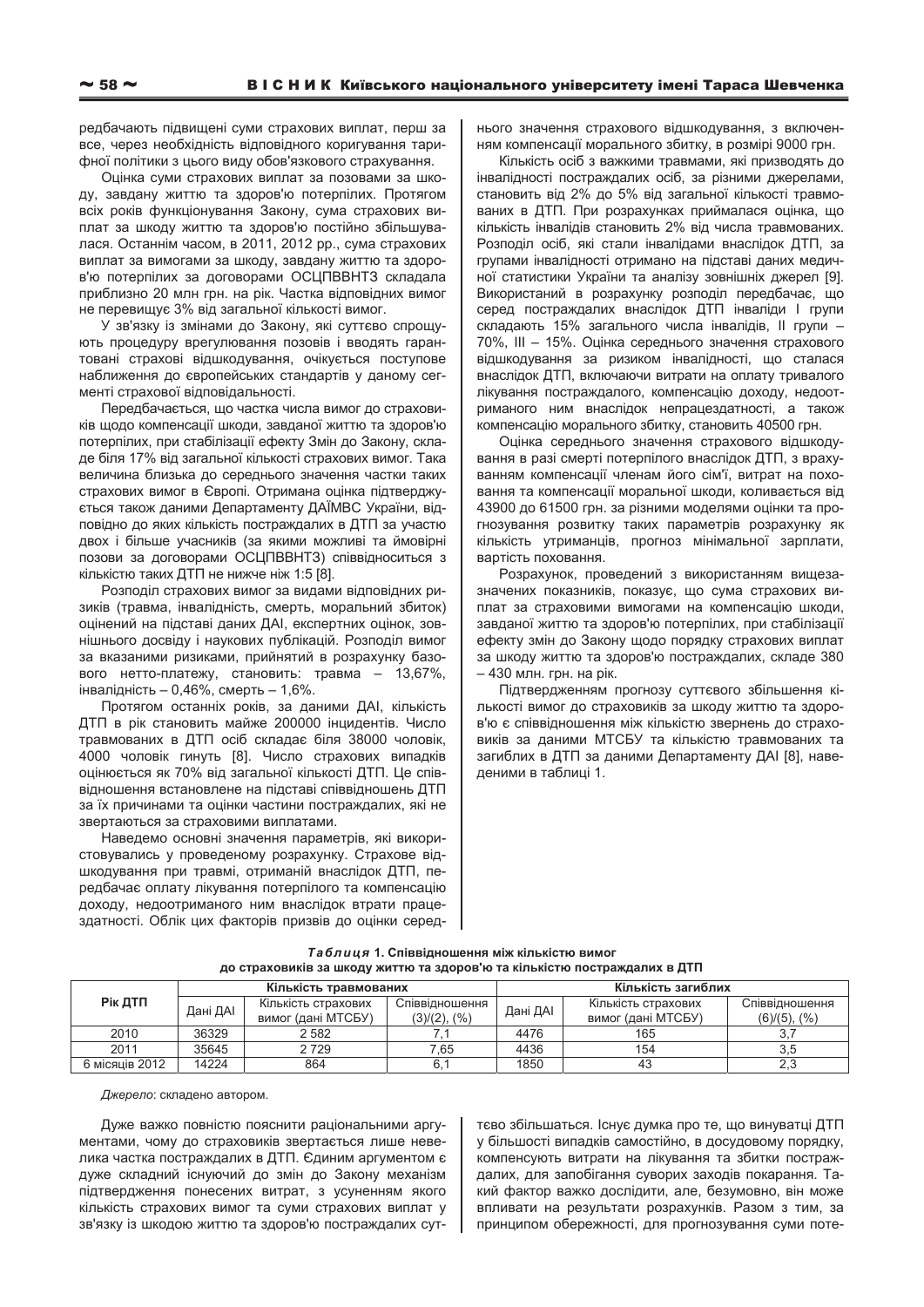нційних збитків, актуарії більшою мірою використовують об'єктивні оцінки, пов'язані із раціональними діями населення в умовах діючого законодавства. Крім того, можливості самостійного врегулювання збитків без звернення до страховика будуть суттєво зменшуватися з підвищенням лімітів відповідальності та мінімальних сум страхових виплат у випадку нанесення шкоди життю та здоров'ю третіх осіб.

Фактори, які визначають необхідність змін коригуючих коефіцієнтів. Факторами, які визначають необхідність змін коригуючих коефіцієнтів є об'єктивна вимога вирішення найбільш нагальних питань в організації обов'язкового страхування цивільно-правової відповідальності власників наземних транспортних засобів, зокрема, в частині застосування коригуючого коефіцієнту "залежно від місця реєстрації транспортного засобу". Зараз, відповідно до затвердженого Держфінпослуг Розпорядження №708 від 28.11.2011, цей коефіцієнт визначається в залежності від міста знаходження відділення МРЕВ ДАІ, в якому зареєстрований транспортний засіб. Шкала коефіцієнтів визначається для міста Київ, для міст Бориспіль, Боярка, Бровари, Васильків, Вишгород, Вишневе, Ірпінь, а також для населених пунктів в залежності від кількості мешканців: для міст з населенням понад 1 мільйон осіб, для міст з населенням від 100 тисяч до 500 тисяч осіб, а також для населених пунктів з населенням менше 100 тисяч осіб. Окремо є визначеним коригуючий коефіцієнт

для транспортних засобів, зареєстрованих в інших країнах. Очевидними фактами є, перш за все, змішаний принцип визначення цього коригуючого коефіцієнта: для міст Київ, Бориспіль, Боярка, Бровари, Васильків, Вишгород, Вишневе, Ірпінь коефіцієнт К2 є чітко визначеним, а для інших міст такої однозначності нема, коефіцієнт має визначатися в залежності від кількості мешканців в таких населених пунктах.

Очевидно, що класифікація міст реєстрації транспортних засобів за чисельністю населення для визначення коригуючого коефіцієнту є штучною та викликає багато суперечок, зокрема, при визначенні цього коефіцієнту для міст з "межевою" кількістю населення. Насамперед, це стосується населених пунктів Дніпропетровськ, Одеса (населення близько 1 мільйона осіб); міста Миколаїв (населення близько 500 тис. осіб), міст Єнакієво, Кам'янець-Подільський (населення близько 100 тисяч осіб). Але, найголовніше, що такий розподіл міст та призначення їм відповідних коригуючих коефіцієнтів не враховує об'єктивні показники частоти ДТП в тому чи іншому населеному пункті. Згідно із даними Департаменту ДАЇ МВС України, населені пункти, які зараз, відповідно до діючого порядку визначення коригуючого коефіцієнту К2, відносяться до однієї групи за кількістю населення, суттєво відрізняються частотою ДТП. В таблиці 2 наведені статистичні дані ДАІ за декількома крупними містами України.

Таблиця 2. Статистичні показники та існуючі значення коригуючого коефіцієнту К2 для деяких населених пунктів

| Назва міста     | Кількість    | Кількість зареєстрованих ДТП  | Співвідношення (3)/(2), (%) | Мінімальне значення        |
|-----------------|--------------|-------------------------------|-----------------------------|----------------------------|
|                 | транспортних | в населеному пункті в 2011 р. |                             | коригуючого коефіцієнту К2 |
|                 | засобів*     |                               |                             |                            |
| Дніпропетровськ | 381763       | 5496                          | 1,4                         | 2,3                        |
| Донецьк         | 255812       | 7989                          | 3,1                         | 1,8                        |
| Запоріжжя       | 264842       | 4118                          | 1,6                         | 1,8                        |
| Київ            | 1201083      | 47923                         | 4                           | 3,2                        |
| Кривий Ріг      | 198446       | 1558                          | 0,8                         | 1,8                        |
| Луганськ        | 142674       | 2440                          | 1,7                         | 1,3                        |
| Львів           | 265100       | 6354                          | 2,4                         | 1,8                        |
| Макіївка        | 85459        | 1936                          | 2,0                         | 1,3                        |
| Одеса           | 382028       | 9003                          | 2,4                         | 2,3                        |
| Севастополь     | 128413       | 3100                          | 2,4                         | 1,3                        |
| Сімферополь     | 144812       | 2036                          | 1,4                         | 1,3                        |
| Харків          | 399870       | 8708                          | 2,2                         | 2,3                        |

Джерело: складено автором. \*Станом на 15.11.2012

Зазначені в таблиці 2 співвідношення (назвемо їх показником частоти ДТП у місті) ілюструють ситуацію у порівнянні між містами, а не абсолютну величину частоти страхової події в місті.

Частота настання страхової події є одним з основних параметрів, який визначає величину страхового платежу. Для розрахунку базового страхового платежу визначається середня величина частоти настання страхової події (в Україні складає біля 2%). Цей параметр також використовується для визначення коригуючих коефіцієнтів, зокрема, коефіцієнту К2 (в залежності від міста реєстрації транспортного засобу), для врахування відмінності частоти настання страхової події в різних містах. Аналізуючі дані, наведені в таблиці 2, ножна зробити висновок про те, що зазначені співвідношення для деяких міст протилежні встановленим значенням цього коефіцієнту, який суттєво впливає на розмір страхового платежу. Наприклад, для міст Донецьк, Львів (відносяться до категорії міст з кількістю населення від 500 тис. до 1 млн. осіб), Севастополь (відноситься до міст з населенням від 100 тисяч до 500 тисяч осіб) коригуючий коефіцієнт К2 визначений меншим, ніж для міст Дніпропетровськ, Одеса та Харків (міста з населенням понад 1 млн. осіб), незважаючи на протилежний висновок, виходячи із показника частоти ДТП в місті. Аналогічні висновки можна зробити і для інших населених пунктів.

Страхова статистика практично підтверджує співвідношення, які витікають із статистичних даних Департаменту ДАЇ.

Саме тому МТСБУ запропонувало Нацкомфінпослуг змінити існуючу класифікацію міст реєстрації транспортних засобів та зазначити для кожного з населених пунктів з кількістю мешканців понад 100 тис. осіб та інших міст, названих в діючій редакції таблиці коригуючих коефіцієнтів, значення коригуючого коефіцієнту К2 (таблиця 3).